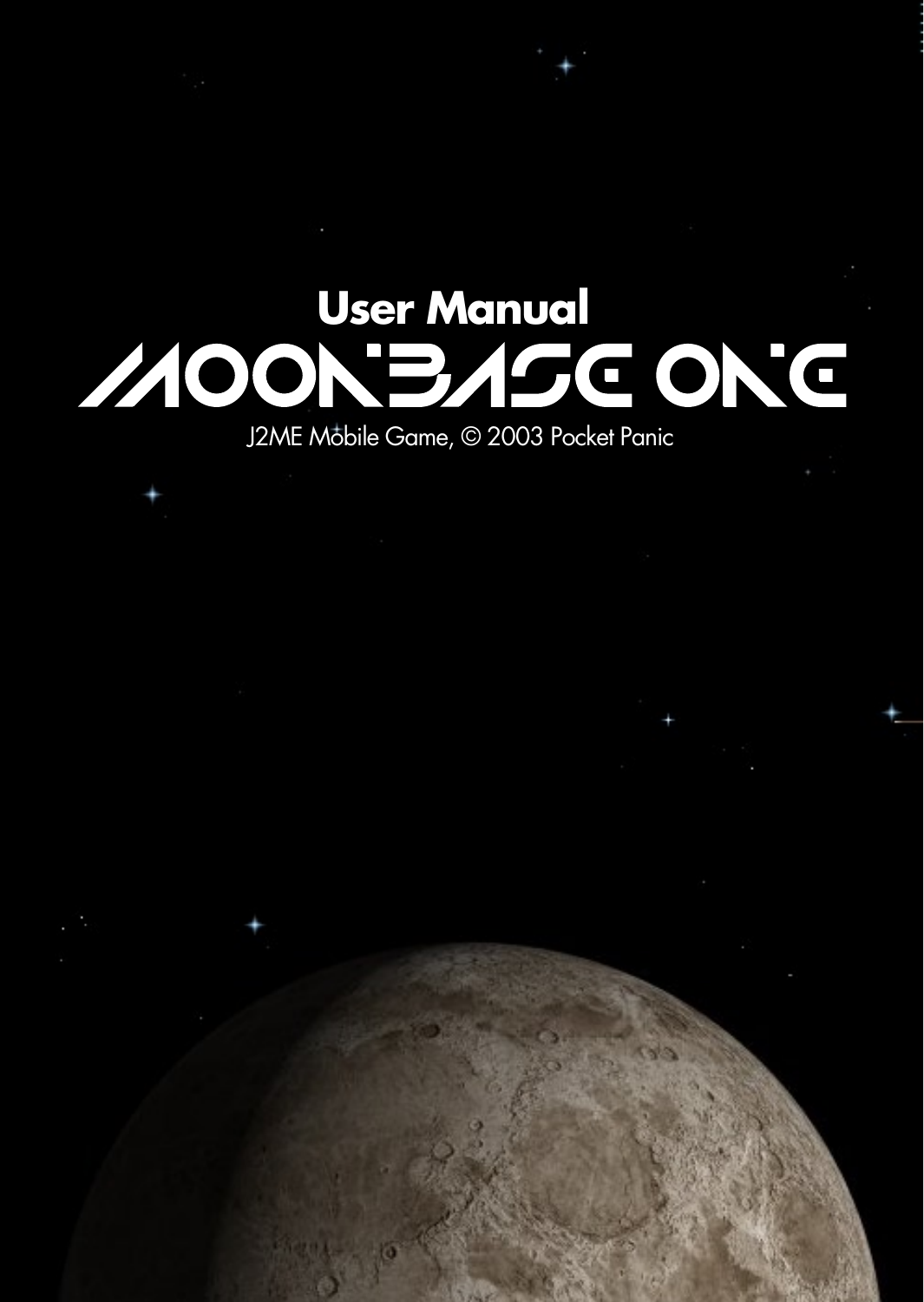# **TABLE OF CONTENTS**

© 2003 Pocket Panic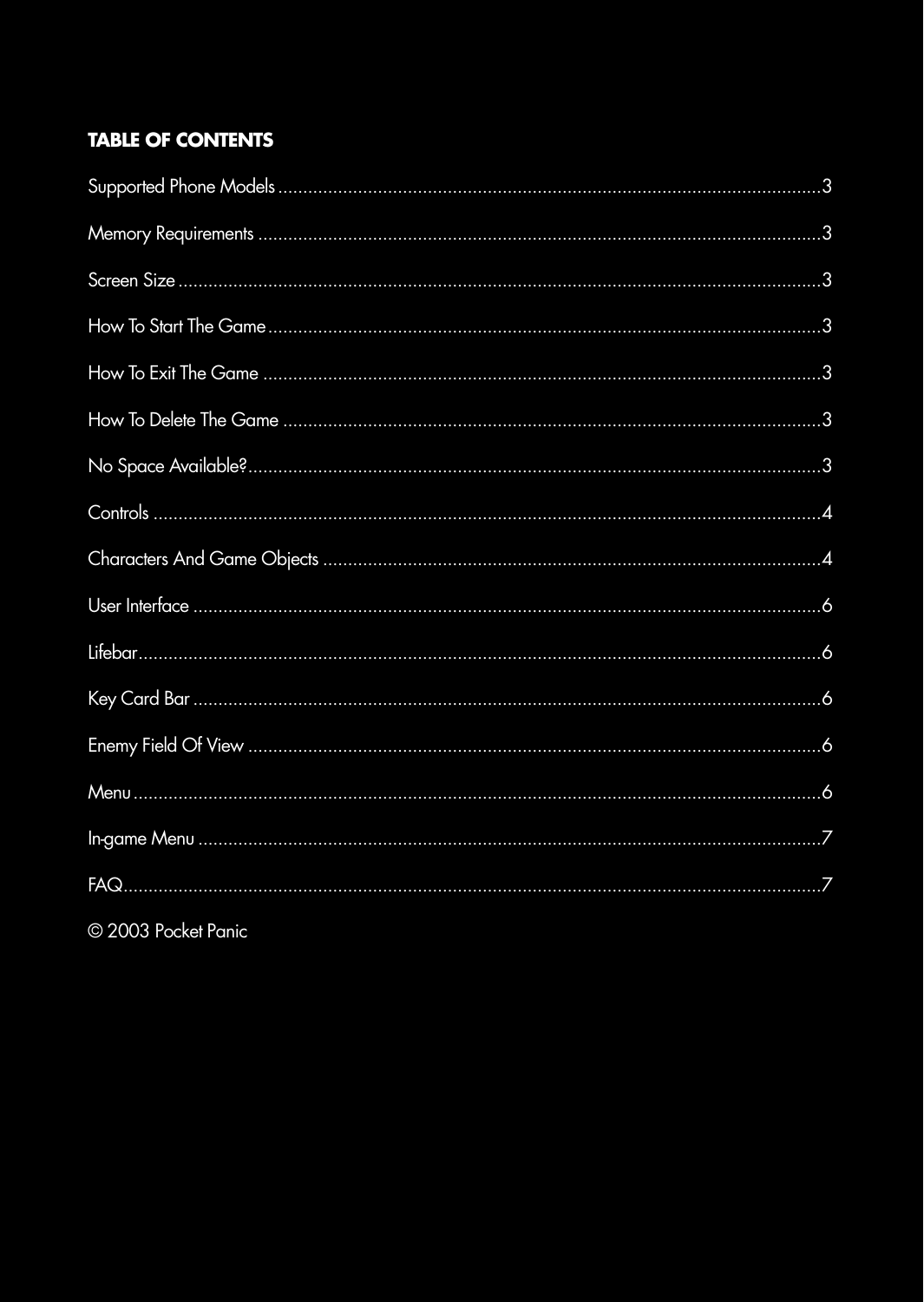#### **SUPPORTED PHONE MODELS**

We are constantly adding support for different handsets. Please check with your mobile games provider for more info on which handsets are currently supported by this game.

# **MEMORY REQUIREMENTS**

Game-file size: Less than 40 Kb Runtime memory: ~120 Kb Save memory required: 1Kb

# **SCREEN SIZE**

The game is using 128 x 128 screen size. On phones with smaller screens the game screen scrolls, always focusing on the player.

# **HOW TO START THE GAME**

Usually when you download an application it can be found under a menu named such as 'Programs' or 'Applications'. If you have trouble finding the game, please consult your mobile phone user manual to make sure you find the application called 'Moonbase One'. Once located, select and start the application. The game might take a few seconds to load.

# **HOW TO EXIT THE GAME**

You can exit the game at any time. Just press '\*' to access the in-game menu. Then select the 'Quit' option. You can also quit immediately by pressing the red phone button.

# **HOW TO DELETE THE GAME**

Make sure you find and select the application. Do not start the game. Select 'options' instead. Find the delete option and choose it. If you delete the application you might have to pay for downloading the game if you want to play it again.

# **NO SPACE AVAILABLE?**

If you get a 'No space available to save the application' message when you try to download the game to your mobile, your mobile's memory is probably full. Please delete some files, applications or ring tones and try again.

The total game file size is less than 40 kb.

# **CONTROLS**

To walk use the numeric keys 2, 4, 6 and 8. Or use the direction key pad. To fire your weapon, use the green phone key. To access the in game menu press star ' $*$ '.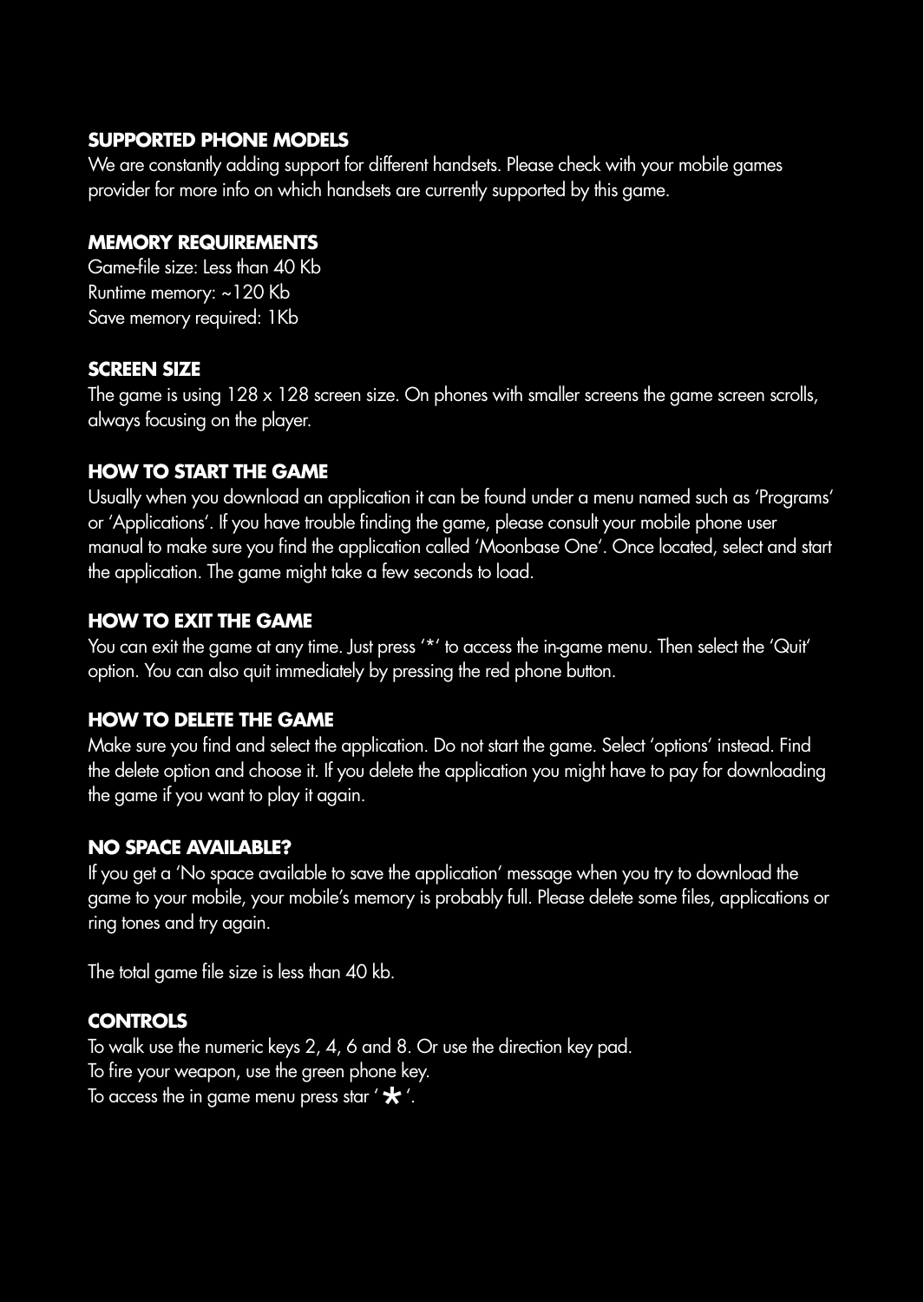## **GAME KEY SETUP**

This phone is just used as an example the keys on your mobile might look different. If your phone does not have a directional key pad, please use the numeric keys  $[2,4,6,8]$  instead.

## **WALK**

You can also use the numeric keys. Use the setup that feels best on your phone.

#### **FIRE**

You must have a weapon before you can use this button.

## **MENU**

Use this to just pause the game or access the game options. Please See the In-Game menu description below for more info.

# **CHARACTERS AND GAME OBJECTS**



#### The Player

The player 'Bob'. Bob is sent to Moonbase One to investigate why the base went silent a month ago. When Bob lands on the moon outside Moonbase One soldiers from 'PriMA' surrounds Bob and put him in a cell.



# PriMA Soldier

These soldiers are dressed in red Private Military Army [PriMA] uniforms. PriMA were one of the biggest investors behind the Moonbase One project. PriMA is protecting something they found at the moonbase and will try to stop outsiders accessing it at all cost.



PriMA Commander Working for PriMA. Some commanders may have key cards. Shoot them to get their key cards.



Robo Guard Those huge robots protects important areas of Moonbase One. They have very strong armor and a large field of view.



Awful Green Thing Those are grown in water tanks. Some of them have escaped.



# **Weapons**

You will find different weapons during the game. When the game starts you don't have a weapon at all. Try to find a weapon as fast as possible.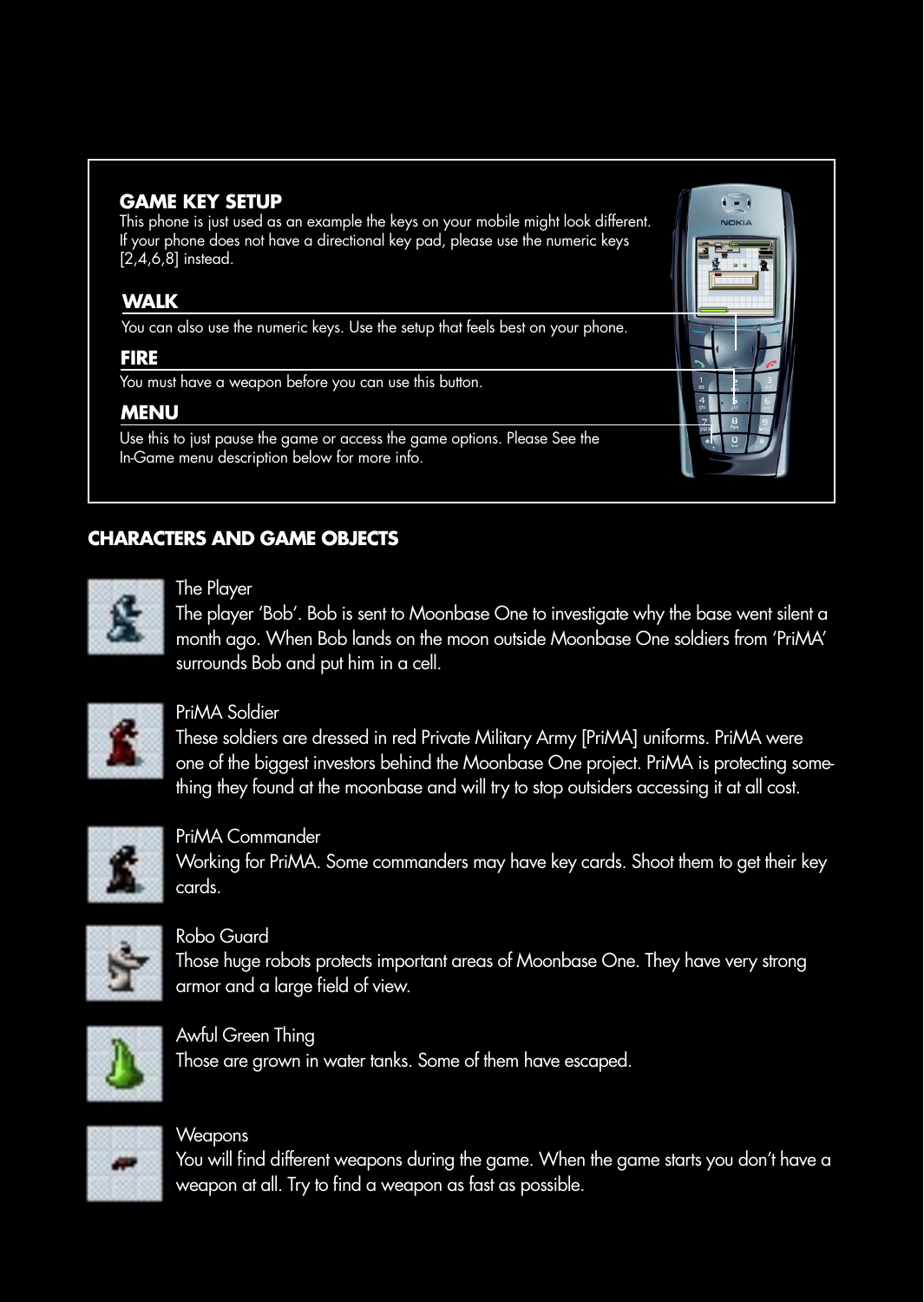

#### Key Cards

Doors

There are lots of different key cards. Different key cards give access to different areas of Moonbase One. All key cards are color coded and will open a door of the same color.



All doors are color coded. Find a key card of the same color to open a door.



Medi-Packs Pick up medi-packs to increase your health.



Cracks Some wall are fragile and can be broken if you shoot them using the right kind of weapon.



**Computer** If you find a computer you should try to use it somehow. Just walk up in front of a computer to use it.



Save Point

Walk up to a save point to save your game.

# **USER INTERFACE**



## **LIFE BAR**

The player's life bar is located at the bottom left of the screen. The life bar is green when full. Then the life bar is empty the player is dead.

# **KEY CARD BAR**

At the top right of the screen the key card bar is shown. Here you can see which doors you can open at the moment. Please note that you can have several keys of the same color, while just one is marked on the bar.